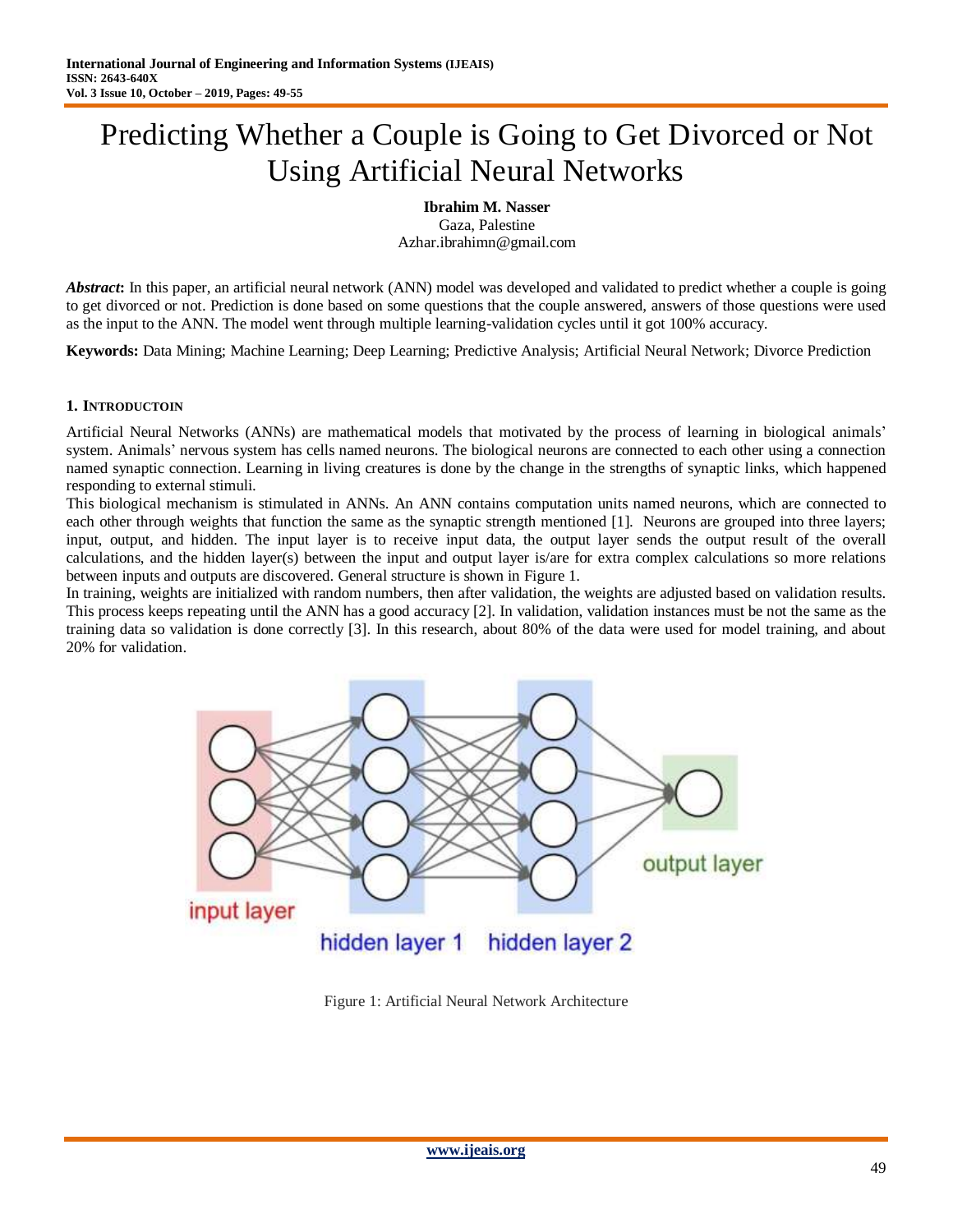#### **2. LITERATURE REVIEW**

Yöntem, M , Adem, K , İlhan, T , Kılıçarslan, S . Have published a paper titled *"divorce prediction using correlation based feature selection and artificial neural networks".* They used the same dataset and they got 98.82% accuracy with their ANN [4].

Nasser, I. M., et al. have published a bunch of works in deep learning applications e.g. Lung Cancer Detection, Diagnose Autism Spectrum Disorder, Predicting Tumor Category, and other applications [5- 11].

Abu Naser, S., et al. have developed many ANNs models that serving predicting and classification purposes, e.g. an ANN model to predict learners performance [32] and many other models [12- 26].

Al-Shawwa, M., et al. also have worked in this field, and have built many ANNs predictions models e.g. birth weight, effect of oxygen consumption of Thylakoid Membranes (Chloroplasts) from Spinach after Inhibition, and temperature and humidity in the surrounding environment [27- 29].

#### **3. THE DATASET**

The dataset has created by Dr. Mustafa Kemal Yöntem, Dr. Kemal ADEM, Prof. Dr. Tahsin İlhan, and Lecturer Serhat Kılıçarslan, and downloaded from UCI machine learning repository [30]. The dataset is done based on questionnaire; the questionnaire was carried out by using the Divorce Predictors Scale (DPS) based on Gottman couples therapy. 84 of the participants (49%) were divorced and 86 (51%) were married couples. Participants completed the "Personal Information Form" and "Divorce Predictors Scale" [4]. Dataset attributes information are shown below.

1. When one of our apologies apologizes when our discussions go in a bad direction, the issue does not extend.

- 2. I know we can ignore our differences, even if things get hard sometimes.
- 3. When we need it, we can take our discussions with my wife from the beginning and correct it.
- 4. When I argue with my wife, it will eventually work for me to contact him.
- 5. The time I spent with my wife is special for us.
- 6. We do not have time at home as partners.
- 7. We are like two strangers who share the same environment at home rather than family.
- 8. I enjoy our holidays with my wife.
- 9. I enjoy traveling with my wife.
- 10. My wife and most of our goals are common.
- 11. I think that one day in the future, when I look back, I see that my wife and I are in harmony with each other.
- 12. My wife and I have similar values in terms of personal freedom.
- 13. My husband and I have similar entertainment.
- 14. Most of our goals for people (children, friends, etc.) are the same.
- 15. Our dreams of living with my wife are similar and harmonious
- 16. We're compatible with my wife about what love should be
- 17. We share the same views with my wife about being happy in your life
- 18. My wife and I have similar ideas about how marriage should be
- 19. My wife and I have similar ideas about how roles should be in marriage
- 20. My wife and I have similar values in trust
- 21. I know exactly what my wife likes.
- 22. I know how my wife wants to be taken care of when she is sick.
- 23. I know my wife's favorite food.
- 24. I can tell you what kind of stress my wife is facing in her life.
- 25. I have knowledge of my wife's inner world.
- 26. I know my wife's basic concerns.
- 27. I know what my wife's current sources of stress are.
- 28. I know my wife's hopes and wishes.
- 29. I know my wife very well.
- 30. I know my wife's friends and their social relationships.
- 31. I feel aggressive when I argue with my wife.
- 32. When discussing with my wife, I usually use expressions such as you always or you never.
- 33. I can use negative statements about my wife's personality during our discussions.
- 34. I can use offensive expressions during our discussions.
- 35. I can insult our discussions.
- 36. I can be humiliating when we argue.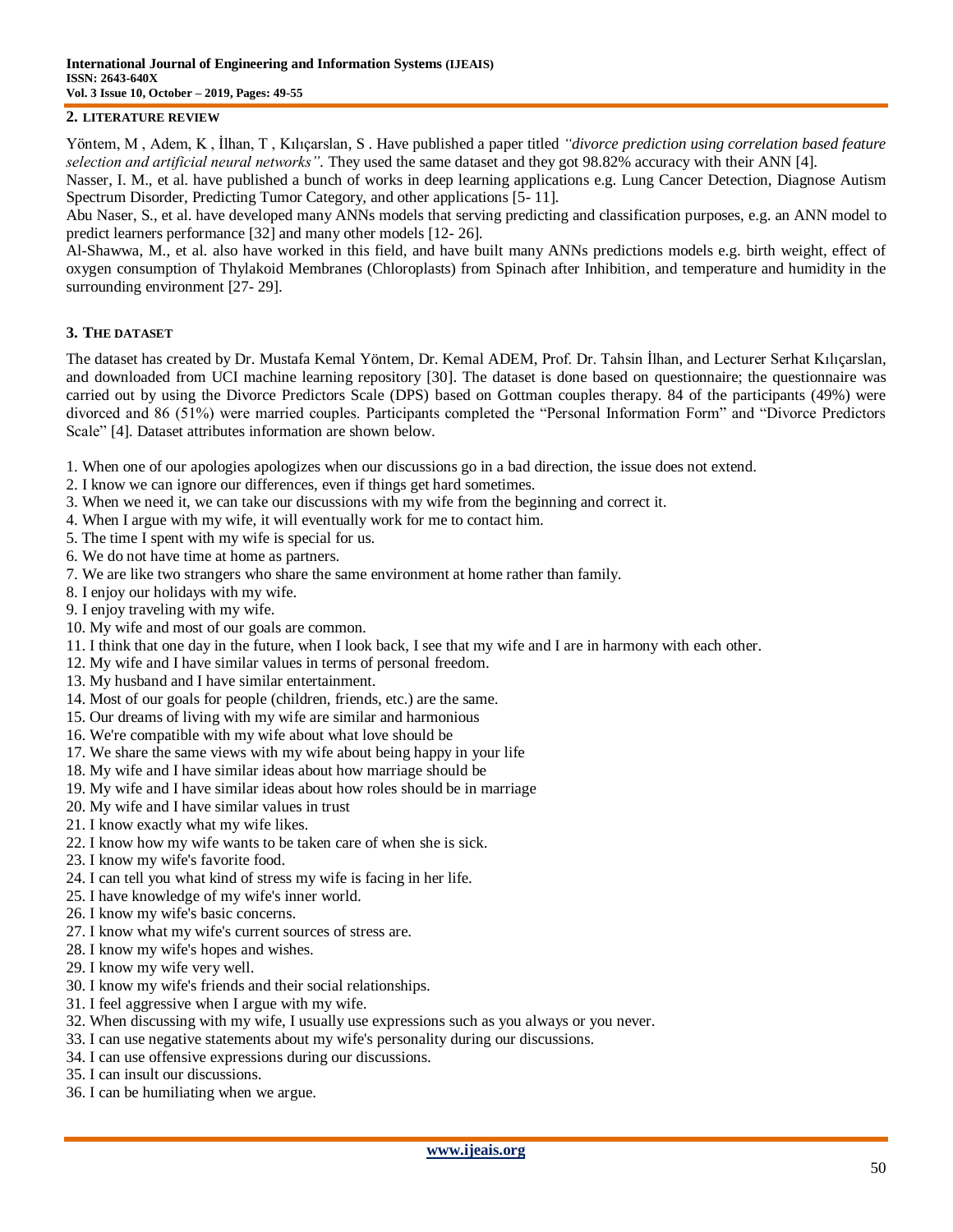- 37. My argument with my wife is not calm.
- 38. I hate my wife's way of bringing it up.
- 39. Fights often occur suddenly.
- 40. We are just starting a fight before I know what is going on.
- 41. When I talk to my wife about something, my calm suddenly breaks.
- 42. When I argue with my wife, it only snaps in and I do not say a word.
- 43. I am mostly thirsty to calm the environment a little bit.
- 44. Sometimes I think it is good for me to leave home for a while.
- 45. I would rather stay silent than argue with my wife.
- 46. Even if I am right in the argument, I am thirsty not to upset the other side.
- 47. When I argue with my wife, I remain silent because I am afraid of not being able to control my anger.
- 48. I feel right in our discussions.
- 49. I have nothing to do with what I have been accused of.
- 50. I am not actually the one who is guilty about what I am accused of.
- 51. I am not the one who is wrong about problems at home.
- 52. I would not hesitate to tell her about my wife's inadequacy.
- 53. When I discuss it, I remind her of my wife's inadequate issues.
- 54. I am not afraid to tell her about my wife's incompetence.

All questions have values in the range [0- four]. The class attribute is Boolean and represents whether the couples are divorced or not.

#### **4. RESULTS**

The ANN has done 43501 training-validation cycles, and was successfully developed with zero error and 100% accuracy as shown in figure 2.



Figure 2: Validation Results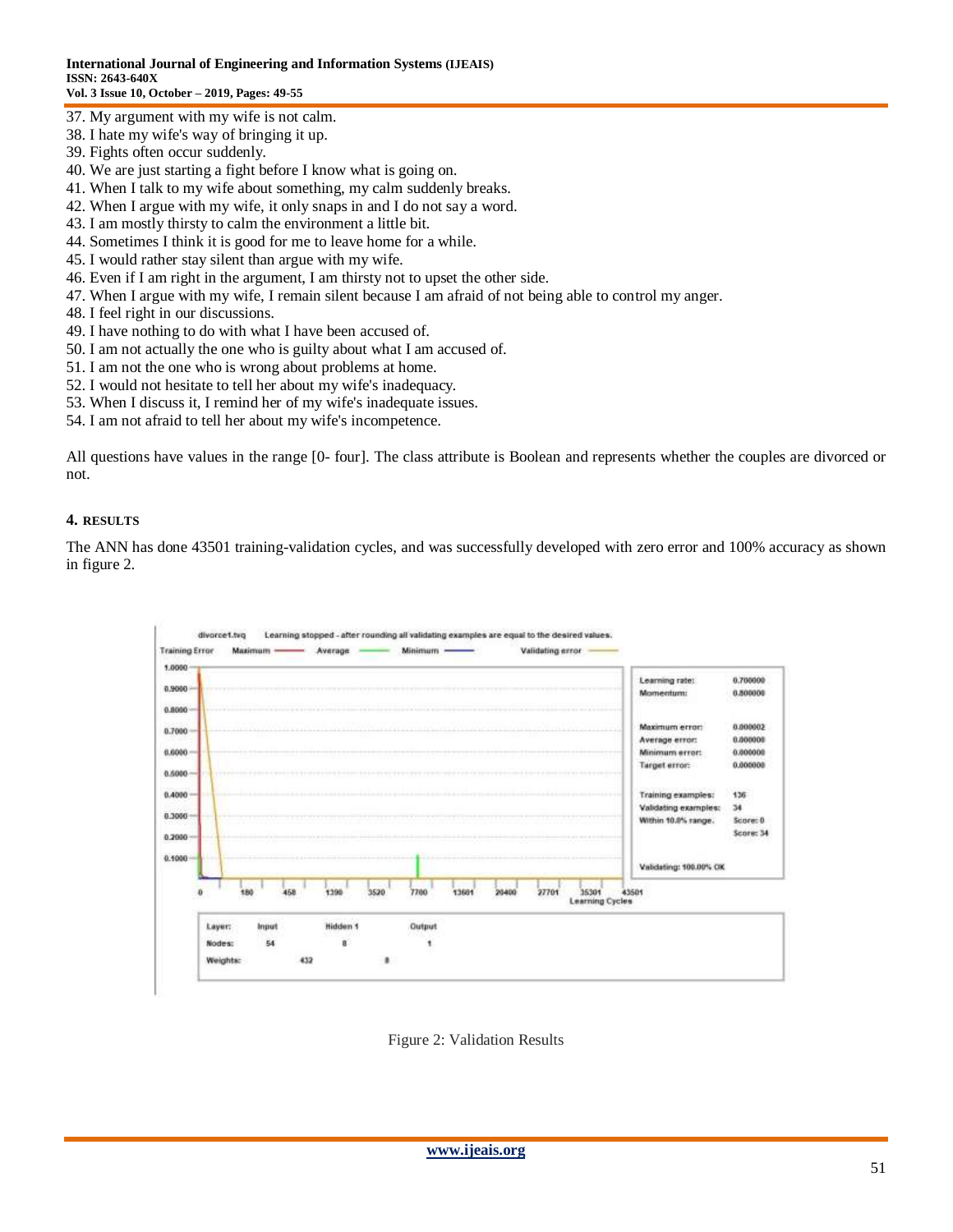Moreover, results revealed that the question *"We are just starting a fight before I know what is going on"* is the most important one in the input data, more details are shown in figure 3.



divorce1.tvq 43501 cycles. Target error 0.0000 Average training error 0.000000 The first 54 of 54 Inputs in descending order.

Figure 3: Attribute Importance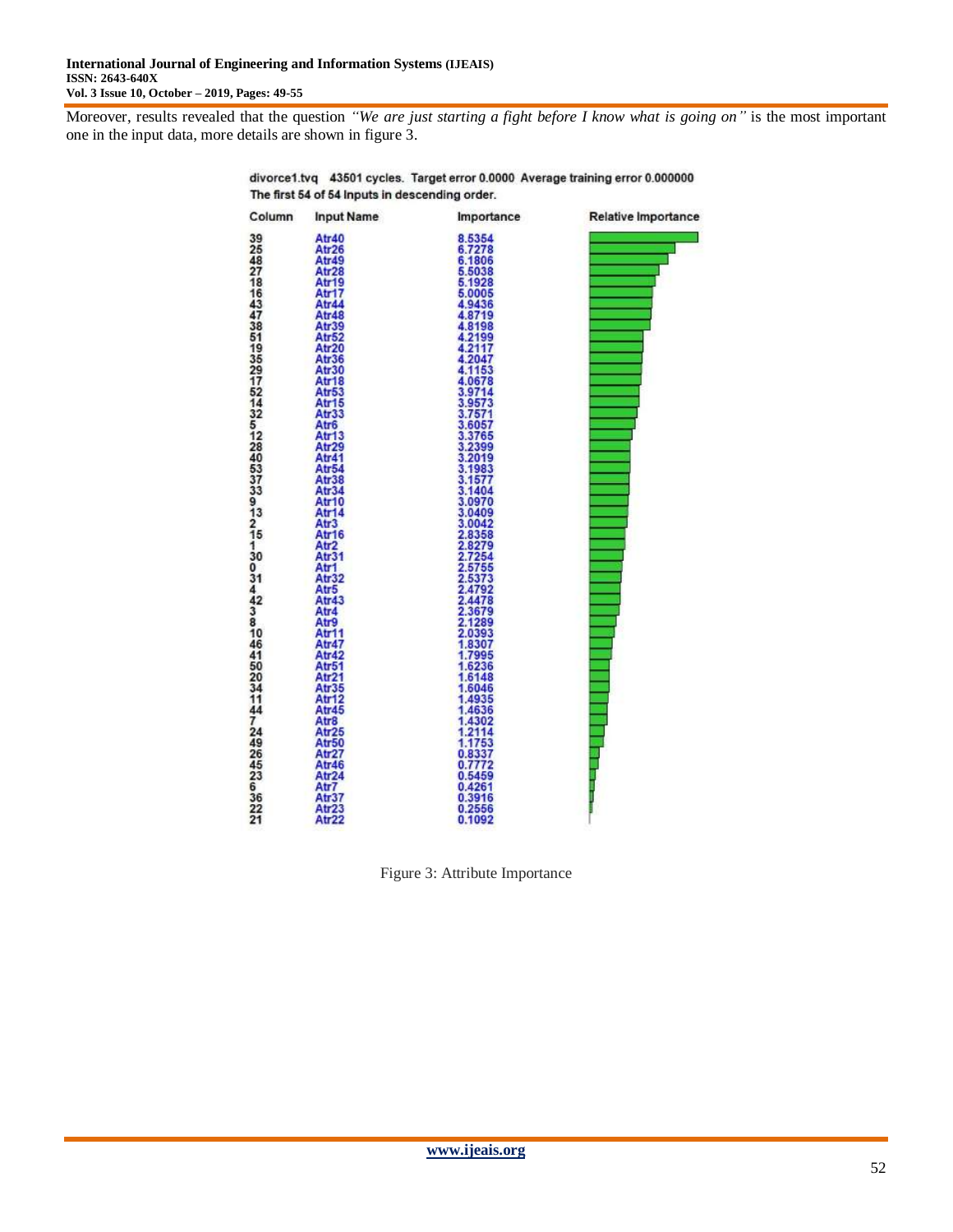Finally, the ANN model that resulted is shown in figure 4.



Figure 4: The ANN Model. The full size in Ref. [31]

#### **5. CONCLUSION**

In this research paper, an Artificial Neural Network was developed that able to predict whether a couple is going to get divorced or not based on questionnaire data about the couple life. Validation showed that the ANN model is able 100% accuracy to do that job. The ANN model is developed, trained and validated using a dataset downloaded from UCI Machine Learning Repository.

#### **REFERENCES**

- 1. C. C. Aggarwal, *Neural Networks and Deep Learning. A Textbook*, Springer, 2018, pp. 1 2.
- 2. P. Khanale and S. Chitnis, "Handwritten Devanagari Character Recognition using Artificial Neural Network", Journal of Artificial Intelligence, vol. 4, no. 1, (2011).
- 3. H. Martin and D. Howard, "Neural Network Design", 2nd Edition, Martin Hagan (2014).
- 4. Yöntem, M , Adem, K , İlhan, T , Kılıçarslan, S . (2019). DIVORCE PREDICTION USING CORRELATION BASED FEATURE SELECTION AND ARTIFICIAL NEURAL NETWORKS. Nevşehir Hacı Bektaş Veli Üniversitesi SBE Dergisi , 9 (1) , 259-273 . Retrieved from https://dergipark.org.tr/tr/pub/nevsosbilen/issue/46568/549416
- 5. Nasser, Ibrahim M., and Samy S. Abu-Naser. "Predicting Tumor Category Using Artificial Neural Networks." (2019).
- 6. Nasser, Ibrahim M., Mohammed O. Al-Shawwa, and Samy S. Abu-Naser. "Artificial Neural Network for Diagnose Autism Spectrum Disorder." (2019).
- 7. Nasser, Ibrahim M., and Samy S. Abu-Naser. "Lung Cancer Detection Using Artificial Neural Network." International Journal of Engineering and Information Systems (IJEAIS) 3.3 (2019): 17-23.
- 8. Nasser, Ibrahim M., and Samy S. Abu-Naser. "Artificial Neural Network for Predicting Animals Category." (2019).
- 9. Nasser, Ibrahim M., Mohammed O. Al-Shawwa, and Samy S. Abu-Naser. "A Proposed Artificial Neural Network for Predicting Movies Rates Category." (2019).
- 10. Nasser, Ibrahim M., Mohammed O. Al-Shawwa, and Samy S. Abu-Naser. "Developing Artificial Neural Network for Predicting Mobile Phone Price Range." (2019).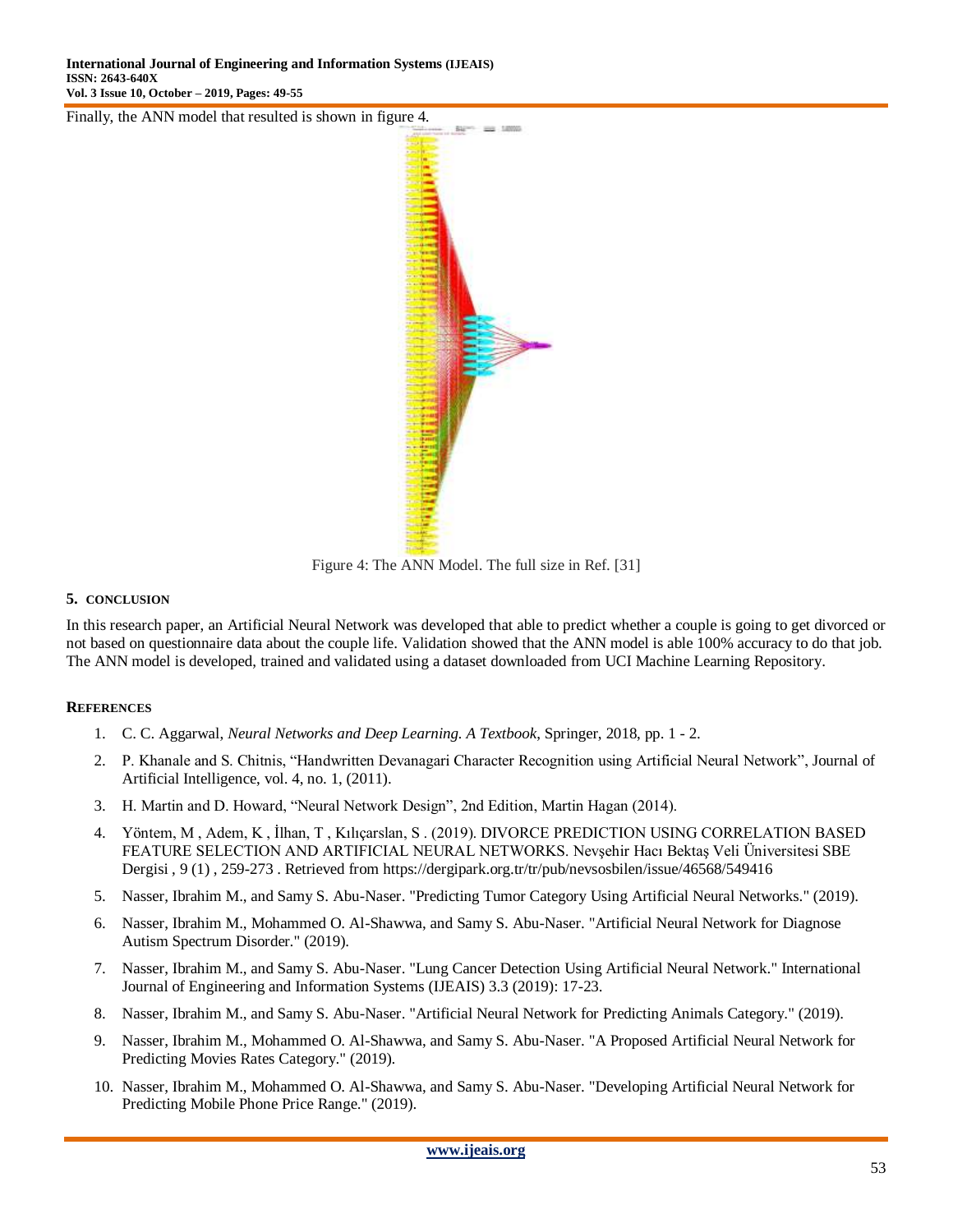- 11. Nasser, Ibrahim M., and Samy S. Abu-Naser. "Predicting Books" Overall Rating Using Artificial Neural Network." (2019).
- 12. Afana, M., et al. (2018). "Artificial Neural Network for Forecasting Car Mileage per Gallon in the City." International Journal of Advanced Science and Technology 124:51-59
- 13. Alghoul, A., et al. (2018). "Email Classification Using Artificial Neural Network." International Journal of Academic Engineering Research (IJAER) 2(11): 8-14.
- 14. Alkronz, E. S., et al. (2019). "Prediction of Whether Mushroom is Edible or Poisonous Using Back- propagation Neural Network." International Journal of Academic and Applied Research (IJAAR) 3(2): 1-8.
- 15. Al-Massri, R., et al. (2018). "Classification Prediction of SBRCTs Cancers Using Artificial Neural Network." International Journal of Academic Engineering Research (IJAER) 2(11): 1-7.
- 16. Al-Mubayyed, O. M., et al. (2019). "Predicting Overall Car Performance Using Artificial Neural Network." International Journal of Academic and Applied Research (IJAAR) 3(1): 1-5.
- 17. Ashqar, B. A., et al. (2019). "Plant Seedlings Classification Using Deep Learning." International Journal of Academic Information Systems Research (IJAISR) 3(1): 7-14.
- 18. El\_Jerjawi, N. S. and S. S. Abu-Naser (2018). "Diabetes Prediction Using Artificial Neural Network." International Journal of Advanced Science and Technology 121: 55-64.
- 19. El-Khatib, M. J., et al. (2019). "Glass Classification Using Artificial Neural Network." International Journal of Academic Pedagogical Research (IJAPR) 3(2): 25- 31.
- 20. Elzamly, A., et al. (2017). "Predicting Critical Cloud Computing Security Issues using Artificial Neural Network (ANNs) Algorithms in Banking Organizations." International Journal of Information Technology and Electrical Engineering 6(2): 40-45.
- 21. Jamala, M. N. and S. S. Abu-Naser (2018). "Predicting MPG for Automobile Using Artificial Neural Network Analysis." International Journal of Academic Information Systems Research (IJAISR) 2(10): 5-21.
- 22. Kashf, D. W. A., et al. (2018). "Predicting DNA Lung Cancer using Artificial Neural Network." International Journal of Academic Pedagogical Research (IJAPR) 2(10): 6-13.
- 23. Metwally, N. F., et al. (2018). "Diagnosis of Hepatitis Virus Using Artificial Neural Network." International Journal of Academic Pedagogical Research (IJAPR) 2(11): 1-7.
- 24. Sadek, R. M., et al. (2019). "Parkinson"s Disease Prediction Using Artificial Neural Network." International Journal of Academic Health and Medical Research (IJAHMR) 3(1): 1-8.
- 25. Salah, M., et al. (2018). "Predicting Medical Expenses Using Artificial Neural Network." International Journal of Engineering and Information Systems (IJEAIS) 2(20): 11-17.
- 26. Zaqout, I., et al. (2015). "Predicting Student Performance Using Artificial Neural Network: in the Faculty of Engineering and Information Technology." International Journal of Hybrid Information Technology 8(2): 221-228.
- 27. Al-Shawwa, M. and S. S. Abu-Naser (2019). "Predicting Effect of Oxygen Consumption of Thylakoid Membranes (Chloroplasts) from Spinach after Inhibition Using Artificial Neural Network." International Journal of Academic Engineering Research (IJAER) 3(2): 15- 20.
- 28. Al-Shawwa, M., et al. (2018). "Predicting Temperature and Humidity in the Surrounding Environment Using Artificial Neural Network." International Journal of Academic Pedagogical Research (IJAPR) 2(9): 1-6.
- 29. Al-Shawwa, M. and S. S. Abu-Naser (2019). "Predicting Birth Weight Using Artificial Neural Network." International Journal of Academic Health and Medical Research (IJAHMR) 3(1): 9-14.
- 30. "UCI machine learning repository," 24 July 2019. [Online]. Available: https://archive.ics.uci.edu/ml/datasets/Divorce+Predictors+data+set. [Accessed October 2019].
- 31. <https://drive.google.com/open?id=13IbqDA5qm-ZggZLeC-a0zJXlWNDd2tB5>
- 32. Abu Naser, S. S. (2012). "Predicting learners performance using artificial neural networks in linear programming intelligent tutoring system." International Journal of Artificial Intelligence & Applications 3(2): 65.